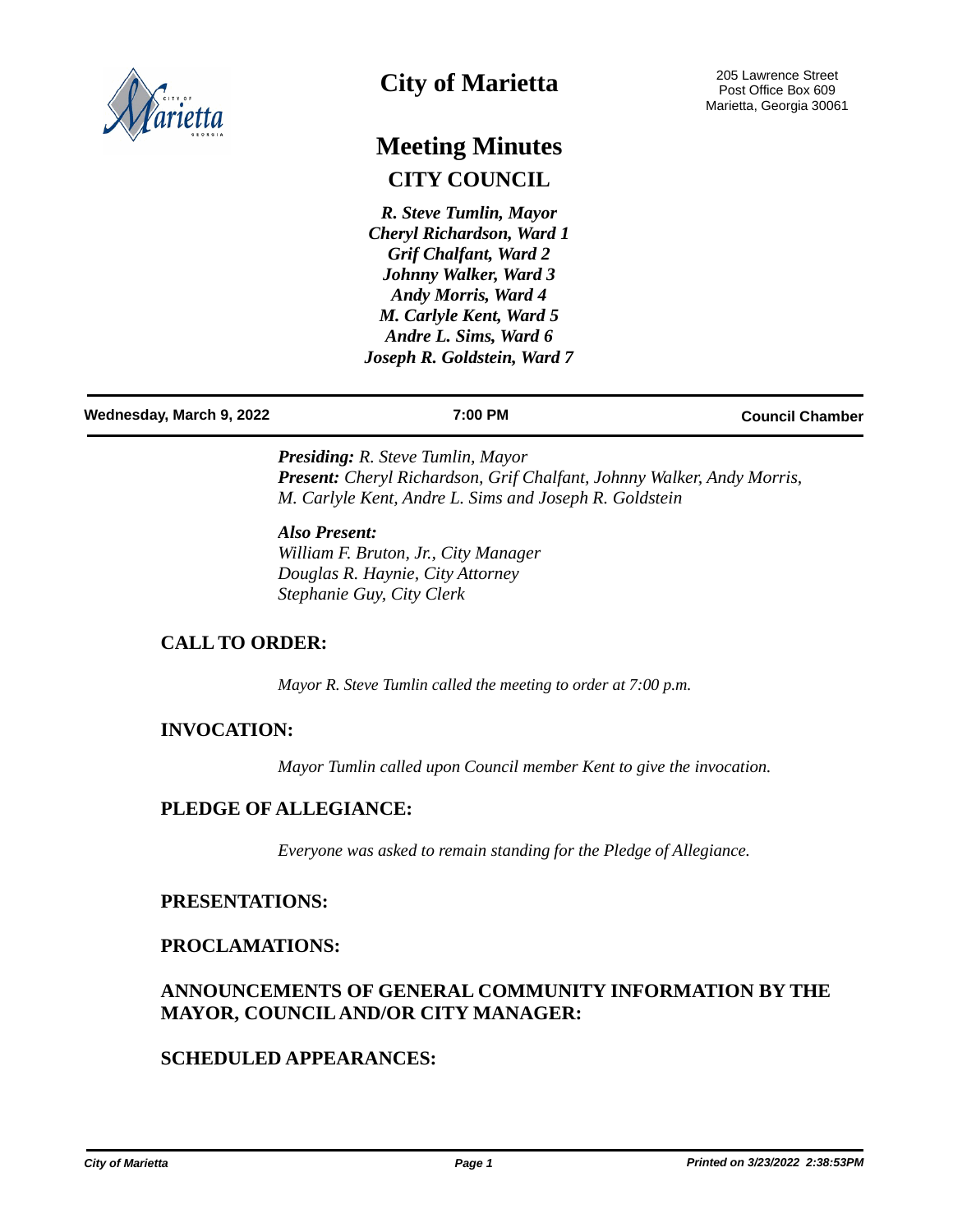**CONSENT AGENDA: Consent agenda items are marked by an asterisk (\*). Consent items are approved by majority of council. A public hearing will be held only for those items marked by an asterisk that require a public hearing (also noted on agenda).**

*Mayor Pro tem Johnny Walker briefly explained the consent agenda process.*

*City Attorney Doug Haynie noted there were no changes to the consent agenda.*

**A motion was made by Council member Morris, seconded by Council member Richardson, to approve the consent agenda. The motion carried by the following vote:**

Vote:  $7-0-0$  **Approved** 

#### **MINUTES:**

**\* 20220252 Regular Meeting - February 9, 2022**

Review and approval of the February 9, 2022 regular meeting minutes.

**This Matter was Approved on the Consent Agenda.**

**Vote: 7 – 0 – 0 Approved**

**\* 20220253 Executive Session Minutes**

Review and approval of the following executive session minutes:

December 7, 2020 Agenda Work Session January 13, 2021 City Council Meeting March 10, 2021 City Council Meeting March 30, 2021 Special Called Agenda Work Session

**This Matter was Approved on the Consent Agenda.**

**Vote: 7 – 0 – 0 Approved**

**MAYOR'S APPOINTMENTS: (for informational purposes only)**

#### **CITY COUNCIL APPOINTMENTS:**

**\* 20220246 Board of Lights and Water (BLW) Board Appointment**

Reappointment of Terry G. Lee to the Board of Lights and Water (BLW) Board for a four (4) year term, effective March 12, 2022, expiring March 12, 2026.

#### **This Matter was Approved on the Consent Agenda.**

**Vote: 7 – 0 – 0 Approved**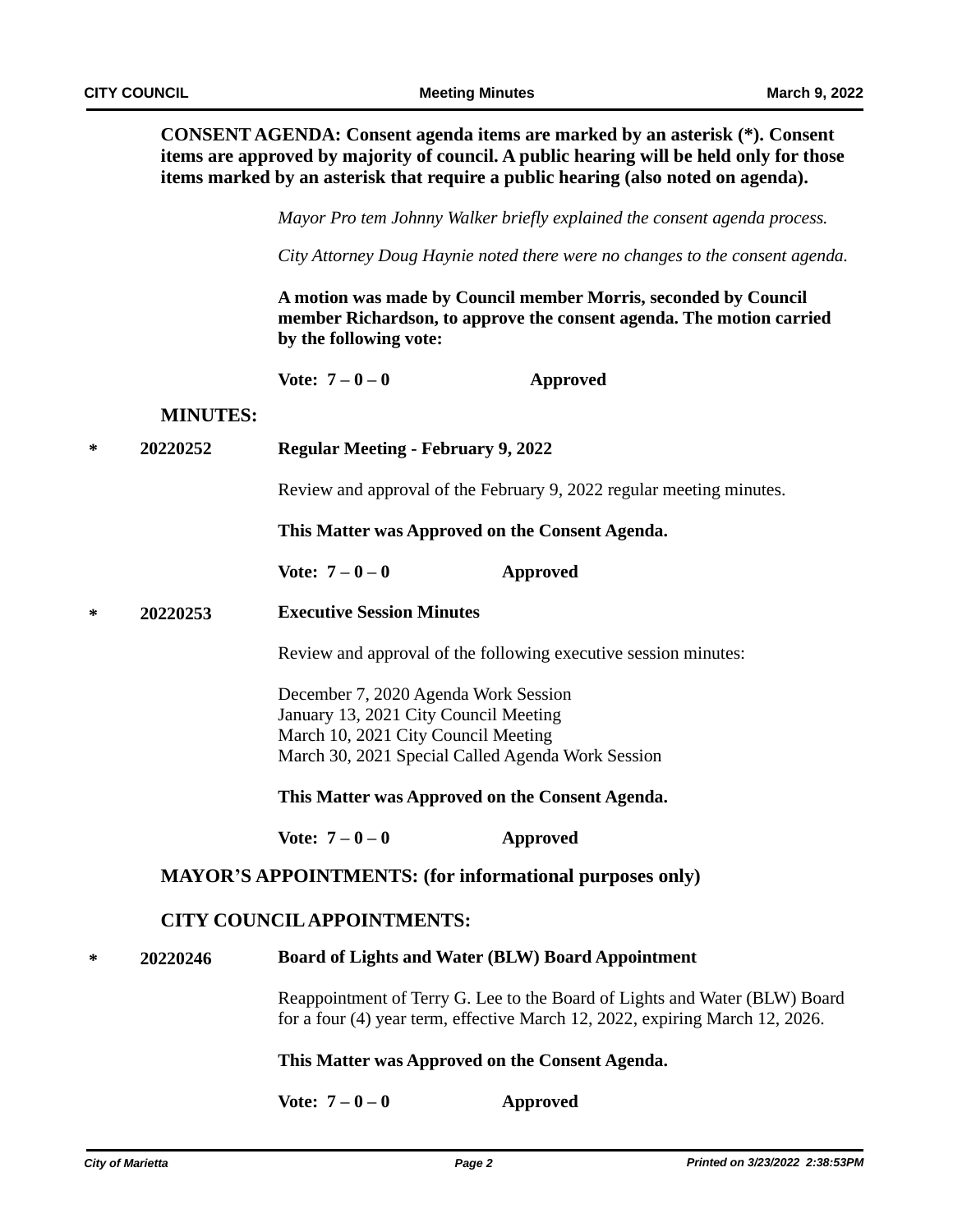| <b>CITY COUNCIL</b> |                                                                          | <b>Meeting Minutes</b>                                                                                                                                                                                                                                                                                                                                |                                                                                                                                                                | March 9, 2022 |  |  |  |
|---------------------|--------------------------------------------------------------------------|-------------------------------------------------------------------------------------------------------------------------------------------------------------------------------------------------------------------------------------------------------------------------------------------------------------------------------------------------------|----------------------------------------------------------------------------------------------------------------------------------------------------------------|---------------|--|--|--|
| ∗                   | 20220248                                                                 | <b>Historic Board of Review Appointment (Ward 4)</b>                                                                                                                                                                                                                                                                                                  |                                                                                                                                                                |               |  |  |  |
|                     |                                                                          |                                                                                                                                                                                                                                                                                                                                                       | Motion to appoint Jim Trimble to the Historic Board of Review Ward 4 for a two<br>(2) year term, beginning upon appointment and expiring March 10, 2024.       |               |  |  |  |
|                     |                                                                          |                                                                                                                                                                                                                                                                                                                                                       | This Matter was Approved on the Consent Agenda.                                                                                                                |               |  |  |  |
|                     |                                                                          | Vote: $7 - 0 - 0$                                                                                                                                                                                                                                                                                                                                     | <b>Approved</b>                                                                                                                                                |               |  |  |  |
| ∗                   | <b>Historic Preservation Commission Appointment (Ward 4)</b><br>20220249 |                                                                                                                                                                                                                                                                                                                                                       |                                                                                                                                                                |               |  |  |  |
|                     |                                                                          | March 10, 2025.                                                                                                                                                                                                                                                                                                                                       | Motion to appoint Jim Trimble to the Historic Preservation Commission Ward 4<br>for a three (3) year term, beginning immediately upon appointment and expiring |               |  |  |  |
|                     |                                                                          | This Matter was Approved on the Consent Agenda.                                                                                                                                                                                                                                                                                                       |                                                                                                                                                                |               |  |  |  |
|                     |                                                                          | Vote: $7 - 0 - 0$                                                                                                                                                                                                                                                                                                                                     | <b>Approved</b>                                                                                                                                                |               |  |  |  |
|                     | <b>ORDINANCES:</b>                                                       |                                                                                                                                                                                                                                                                                                                                                       |                                                                                                                                                                |               |  |  |  |
|                     | 20211077                                                                 | Z2022-03 [REZONING] GRACEPOINT SCHOOL, INC.                                                                                                                                                                                                                                                                                                           |                                                                                                                                                                |               |  |  |  |
|                     |                                                                          | Z2022-03 [REZONING] GRACEPOINT SCHOOL, INC. is requesting the<br>rezoning of 4.45 acres located in Land Lots 866, 867, 934 & 935, District 16,<br>Parcels 0260 & 0440 of the 2nd Section, Cobb County, Georgia, and being<br>known as 1399 & 1407 Cobb Parkway North from CRC (Community Retail<br>Commercial) to OI (Office Institutional). Ward 4B. |                                                                                                                                                                |               |  |  |  |
|                     |                                                                          | The Planning Commission recommends Approval as Stipulated.                                                                                                                                                                                                                                                                                            |                                                                                                                                                                |               |  |  |  |
|                     |                                                                          | stipulated. The motion carried<br>$7-0-0.$                                                                                                                                                                                                                                                                                                            | Mr. Anderson made a motion, seconded by Mr. Hunter to recommend approval as                                                                                    |               |  |  |  |
|                     |                                                                          |                                                                                                                                                                                                                                                                                                                                                       | If Council epproves the rezoning the following vertices would be incorporated as a                                                                             |               |  |  |  |

If Council approves the rezoning, the following variance would be incorporated as a condition of zoning:

The following variances are incorporated as conditions of zoning:

1. Letter of stipulations from Fred D. Bentley, Jr. to Shelby Little, Planning & Zoning Manager, dated December 31, 2021

2. Variance to reduce the minimum lot acreage for a school from 5 acres to 4.45 acres.  $[708.23 (B.19.a)]$ 

Tabled on January 12, 2022

Public Hearing (all parties are sworn in)

*City Attorney Doug Haynie opened the public hearing and called forward those wishing to speak.*

*Rusty Roth, Development Services Director, presented information regarding the request for the 1399 & 1407 Cobb Parkway North from CRC (Community Retail Commercial) to OI (Office Institutional).*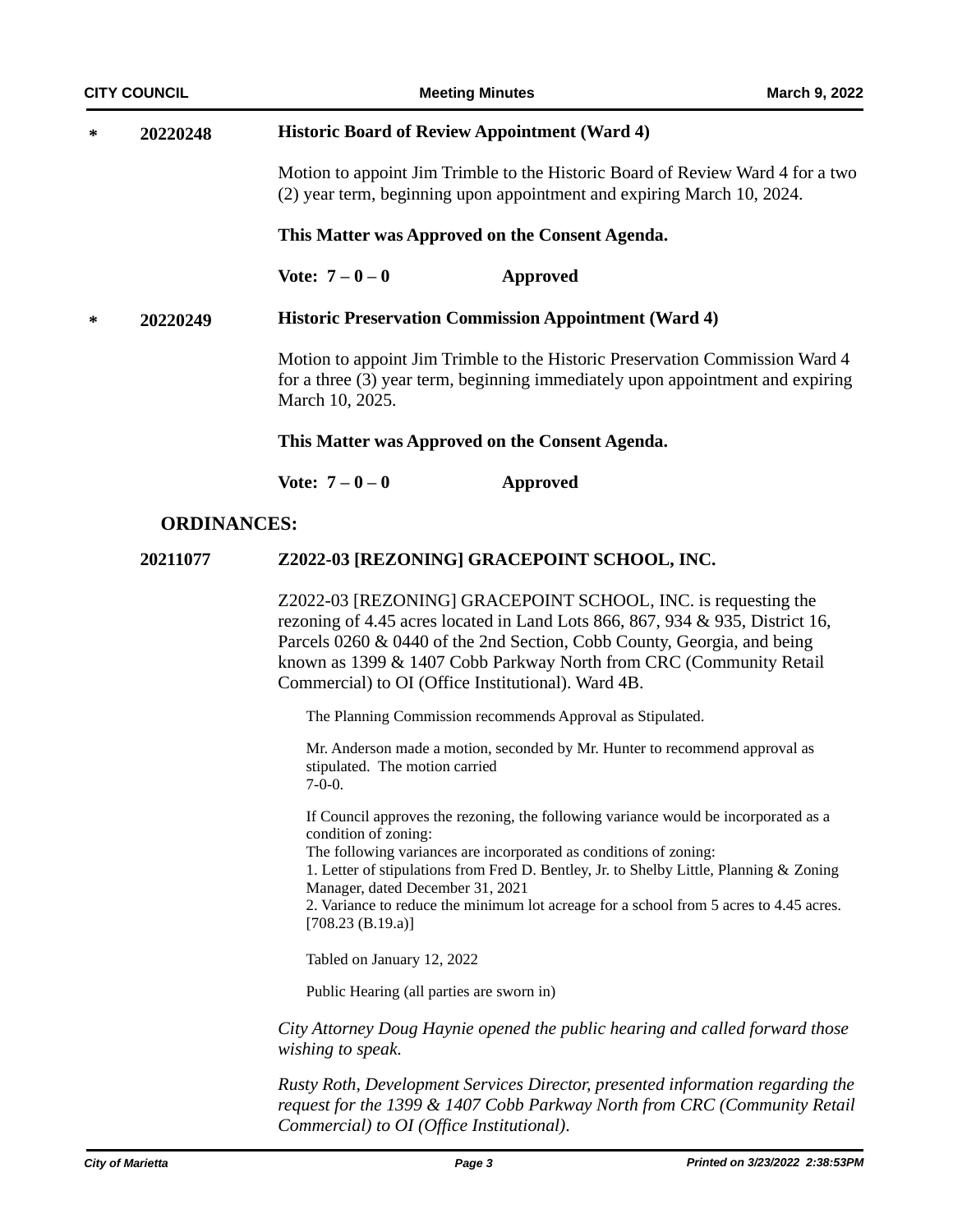*Mr. Fred Bentley, Jr., attorney for the applicant, requested rezoning for the subject property to use the existing building on Tract I as a private school for children with dyslexia, with no more than 180 students grades K through 8. Gracepoint has no immediate plans to develop Tract II in connection with the school, except to use Tract II as outdoor space for the students. Mr. Bentley submitted the proposed site plan and letter of stipulations/conditions to which the applicant has agreed.*

*Those speaking regarding this matter include one of the founders of the Gracepoint School Molly Home and Head of School for Gracepoint Joy Wood. Also speaking were Amanda Kirk and Donna Hunter, both adjacent property owners.*

*Seeing no one else wishing to speak, the public hearing was closed.*

*Discussion was held by Council, specifically regarding vehicle access to the property.* 

*A motion was made by Council member Morris, seconded by Council member Chalfant, to approve the rezoning for property located at 1399 & 1407 Cobb Parkway North from CRC (Community Retail Commercial) to OI (Office Institutional), with the following stipulations and variances incorporated as conditions of zoning:*

*1. Letter of stipulations from Fred D. Bentley, Jr. to Shelby Little, Planning & Zoning Manager, dated December 31, 2021.*

*2. Variance to reduce the minimum lot size for a school from 5 acres to 4.45 acres.* 

#### **The motion carried by the following vote:**

**Vote: 6 – 1 – 0 Approved** Voting Against: Cheryl Richardson

#### **Z2022-07 [REZONING] MARGARET KEHELEY LIVING TRUST 20220106**

Z2022-07 [REZONING] MARGARET A. KEHELEY LIVING TRUST is requesting the rezoning of 0.47 acres located in Land Lot 1003, District 16, Parcel 0160 of the 2nd Section, Cobb County, Georgia, and being known as 140 Marble Mill Road from HI (Heavy Industrial) to CRC (Community Retail Commercial). Ward 5B

The Planning Commission recommends Approval.

Ms. McCrae made a motion, seconded by Mr. Hunter, to recommend approval as written. The motion carried 5-0- 0.

Public Hearing (all parties are sworn in)

*City Attorney Doug Haynie opened the public hearing and called forward those wishing to speak.*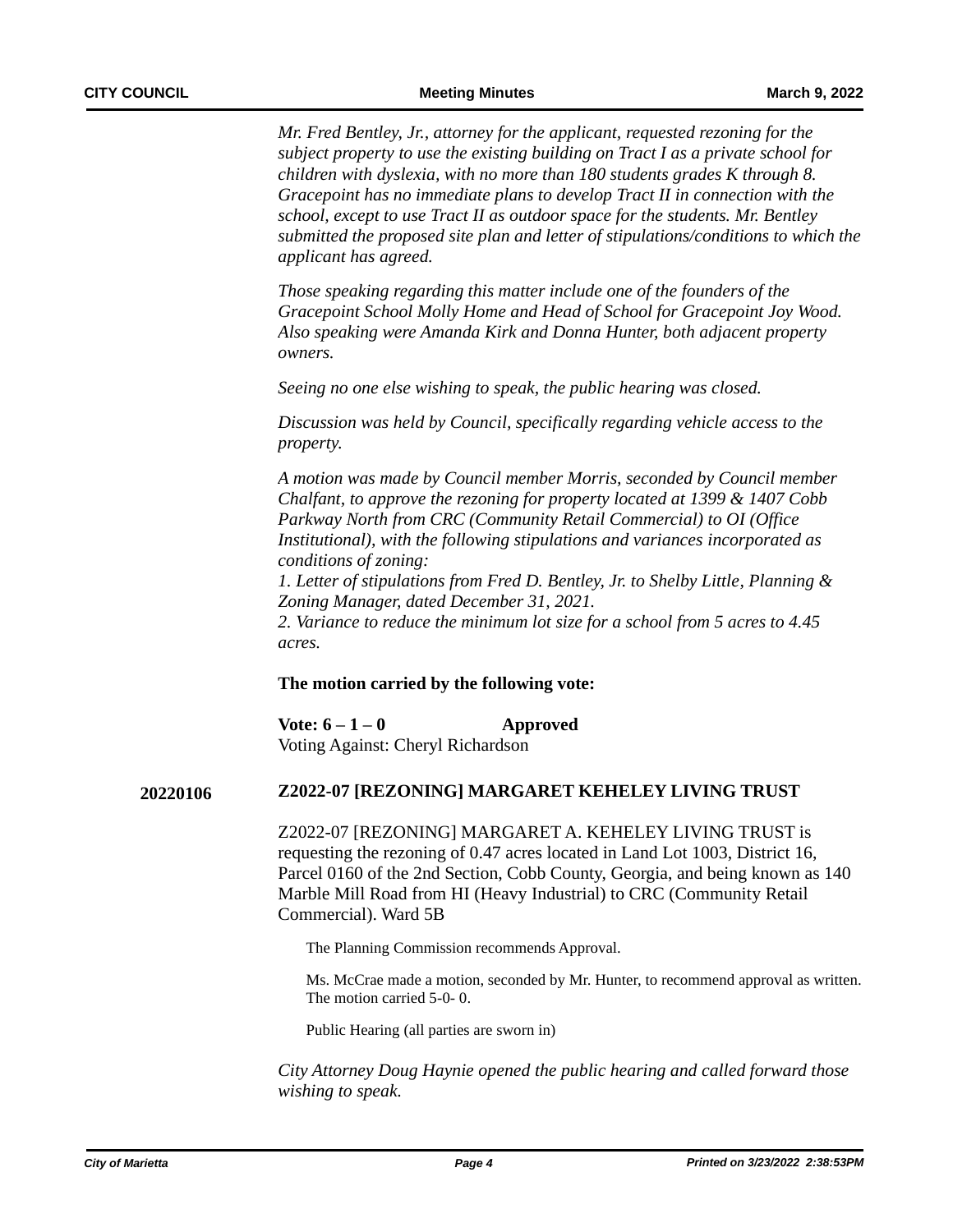*Rusty Roth, Development Services Director, presented information regarding the request for the rezoning for property located at 140 Marble Mill Road from HI (Heavy Industrial) to CRC (Community Retail Commercial).* 

*Pamela Drewry, daughter of the applicant Margaret Keheley, requested to rezone the subject property to allow for more varied uses on the property.*

*Seeing no one else wishing to speak, the public hearing was closed.*

*Discussion was held by Council.* 

*A motion was made by Council member Kent, seconded by Council member Chalfant, to approve the request for the rezoning for property located at 140 Marble Mill Road from HI (Heavy Industrial) to CRC (Community Retail Commercial).*

**The motion carried by the following vote:**

#### **Vote: 7 – 0 – 0 Approved**

#### **Z2022-08 [REZONING] DAVID AND MAITE LINDENBERG 20220107**

Z2022-08 [REZONING] DAVID & MAITE LINDENBERG are requesting the rezoning of 0.19 acres located in Land Lot 1143, District 16, Parcel 0150 of the 2nd Section, Cobb County, Georgia, and being known as 473 Morningside Drive from R-4 (Single Family Residential -4 units/acre) to RA-6 (Single Family Attached - 6 units/acre). Ward 4B.

The Planning Commission recommends Approval as Stipulated.

Mr. Anderson made a motion, seconded by Mr. Hunter to recommend zoning from R 4 to R 4 with additional use (duplex). The motion carried 5-0-0.

If Council approves the rezoning, the following variances would be incorporated as a condition of zoning:

- 1. Variance to reduce the western side yard setback from 10' to 5' for the existing structure.
- 2. Variance to reduce the eastern side yard setback from 10' to 6' 7" for the existing structure.
- 3. Variance to increase the allowable density to 10.6 units/acre.
- 4. Variance to reduce the minimum lot width from 75' to 65'.

Public Hearing (all parties are sworn in)

*City Attorney Doug Haynie opened the public hearing and called forward those wishing to speak.*

*Rusty Roth, Development Services Director, presented information regarding the request for the rezoning for property located at 473 Morningside Drive from R-4 (Single Family Residential -4 units/acre) to RA-6 (Single Family Attached - 6 units/acre).*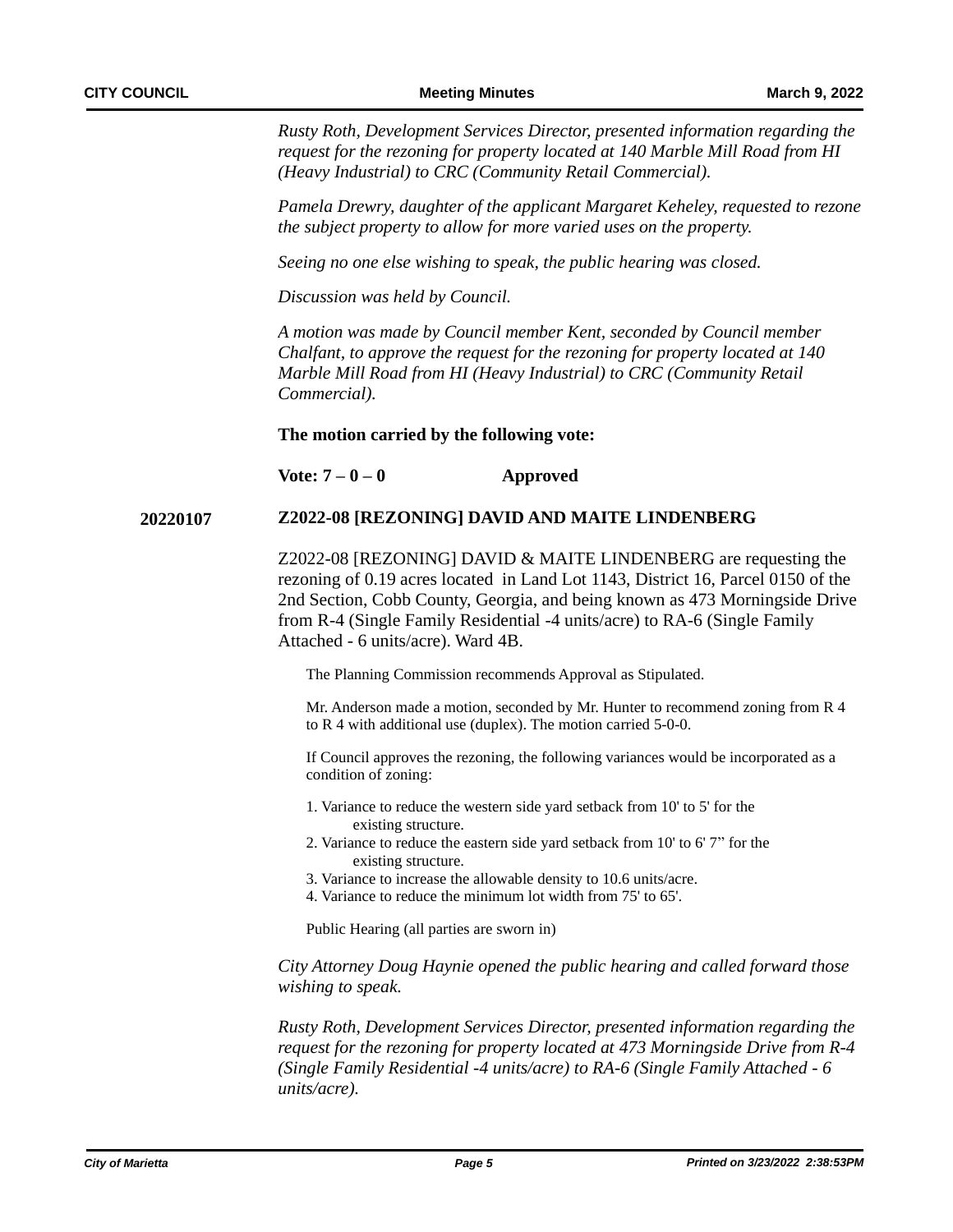*Representing the applicant, Jahnee Prince, with Parker Poe, requested rezoning of the subject property to allow for the rehabilitation of the existing duplex on the site. Mrs. Prince acknowledged that duplexes are not permitted uses under R-4 zoning; however, properties to the north, east, west and across Morningside Drive to the south are also zoned R-4 and used as duplexes.*

*Seeing no one else wishing to speak, the public hearing was closed.*

*Discussion was held by Council specifically regarding the continuation of the nonconforming use on the property.* 

**A motion was made by Council member Morris, seconded by Council member Richardson, that this matter be Denied. The motion carried by the following vote:**

**Vote: 5 – 2 – 0 Denied** Voting Against: Grif Chalfant and Andre Sims

#### **RESOLUTIONS:**

# **CITY ATTORNEY'S REPORT:**

**Denial of Claim 20220207 \***

Denial of Claim - Normisha Queener.

**This Matter was Approved to Deny Claim on the Consent Agenda.**

**Vote: 7 – 0 – 0 Approved to Deny Claim**

**Denial of Claim 20220270 \***

Denial of Claim for Christopher Emerson.

**This Matter was Approved to Deny Claim on the Consent Agenda.**

**Vote: 7 – 0 – 0 Approved to Deny Claim**

## **CITY MANAGER'S REPORT:**

#### **MAYOR'S REPORT:**

#### **COMMITTEE REPORTS:**

- **1. Economic/Community Development: Andre L. Sims, Chairperson**
- **2. Finance/Investment: Joseph R. Goldstein, Chairperson**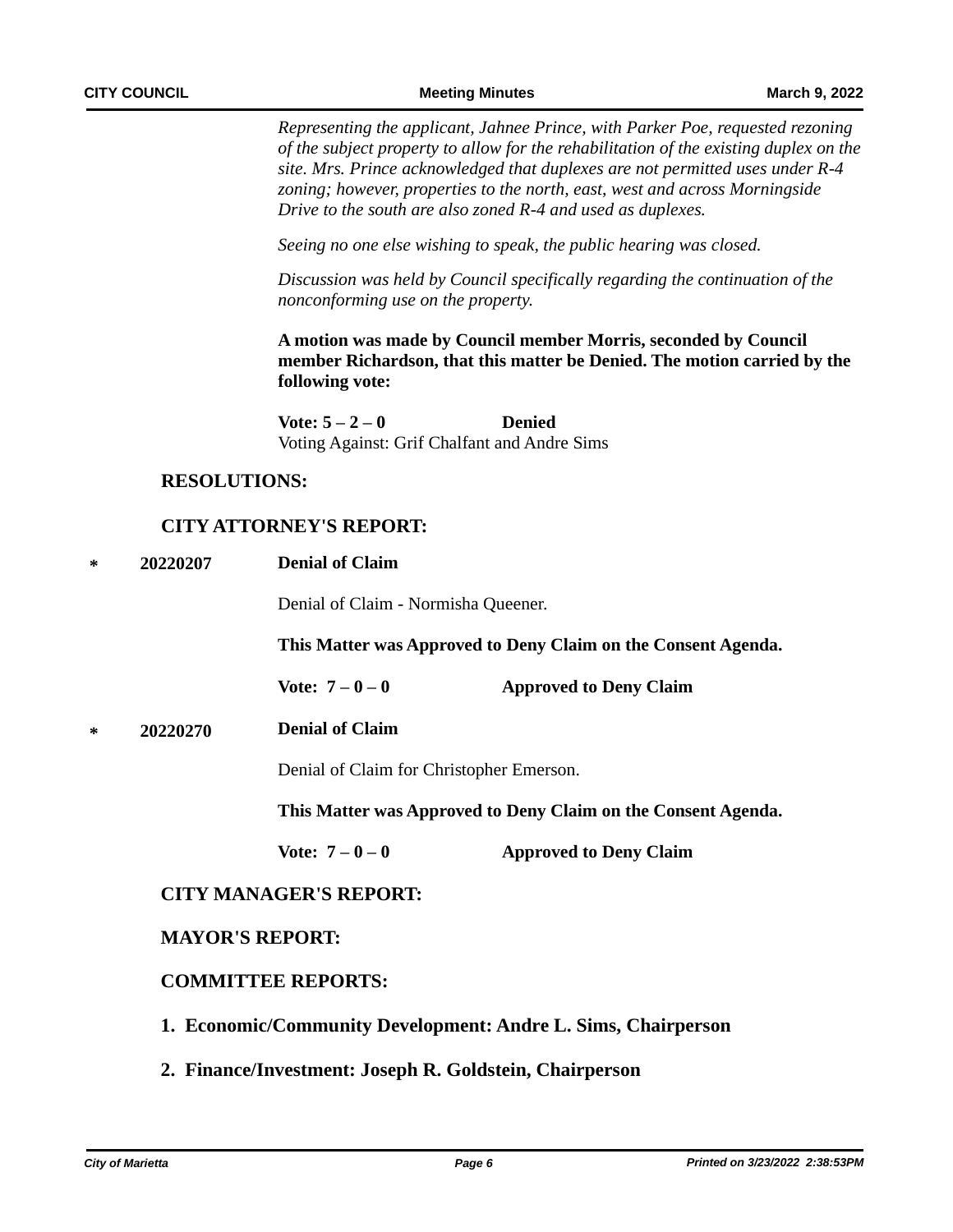| ∗             | 20220151 | <b>YELLS 21st Century Community Learning Centers Grant</b>                                                                                                                                                                                                                         |                                                                                                                                                        |  |  |
|---------------|----------|------------------------------------------------------------------------------------------------------------------------------------------------------------------------------------------------------------------------------------------------------------------------------------|--------------------------------------------------------------------------------------------------------------------------------------------------------|--|--|
|               |          | grant.                                                                                                                                                                                                                                                                             | Motion to approve the Carryover award of \$45,644 to the existing budget for the<br>FY22 Marietta YELLS 21st Century Community Learning Centers (CCLC) |  |  |
|               |          | This Matter was Approved on the Consent Agenda.                                                                                                                                                                                                                                    |                                                                                                                                                        |  |  |
|               |          | Vote: $7 - 0 - 0$                                                                                                                                                                                                                                                                  | <b>Approved</b>                                                                                                                                        |  |  |
| 20220162<br>∗ |          |                                                                                                                                                                                                                                                                                    | <b>Budgeted Training, Travel, and Meal Expense for Council Members</b>                                                                                 |  |  |
|               |          | Motion to approve a cumulative budget amount for Travel & Training for the<br>Mayor and Council that shall not exceed a \$56,000.00 allowance for a fiscal year<br>and for an individual Elected Official, the yearly budgeted allowance shall not<br>exceed \$7,000 individually. |                                                                                                                                                        |  |  |
|               |          | This Matter was Approved on the Consent Agenda.                                                                                                                                                                                                                                    |                                                                                                                                                        |  |  |
|               |          | Vote: $7 - 0 - 0$                                                                                                                                                                                                                                                                  | <b>Approved</b>                                                                                                                                        |  |  |
| ∗             | 20220163 | <b>SPLOST Project Financing</b>                                                                                                                                                                                                                                                    |                                                                                                                                                        |  |  |
|               |          | Motion to approve the prefunding of 2022 SPLOST Tier/Level 1 projects to<br>mitigate inflationary pressures through internal financing of up to \$20,000,000,<br>and the reimbursing of the funds used at a rate of 1.5%.                                                          |                                                                                                                                                        |  |  |
|               |          | This Matter was Approved on the Consent Agenda.                                                                                                                                                                                                                                    |                                                                                                                                                        |  |  |
|               |          | Vote: $7 - 0 - 0$                                                                                                                                                                                                                                                                  | <b>Approved</b>                                                                                                                                        |  |  |
|               |          | 3. Judicial/Legislative: G.A. (Andy) Morris, Chairperson                                                                                                                                                                                                                           |                                                                                                                                                        |  |  |
| ∗             | 20220087 | <b>Sanitary Conditions and Procedures</b>                                                                                                                                                                                                                                          |                                                                                                                                                        |  |  |
|               |          | Motion to approve the revised ordinance to Sect. 7-4-2-110 - Sanitary Conditions<br>and Procedures.                                                                                                                                                                                |                                                                                                                                                        |  |  |
|               |          | <b>First Reading</b>                                                                                                                                                                                                                                                               |                                                                                                                                                        |  |  |
|               |          | A motion was made by Council member Richardson, seconded by Council<br>member Sims, that this matter be Approved. The motion carried by the<br>following vote:                                                                                                                     |                                                                                                                                                        |  |  |
|               |          | Vote: $6 - 1 - 0$                                                                                                                                                                                                                                                                  | <b>First Reading</b>                                                                                                                                   |  |  |

Voting Against: Joseph R. Goldstein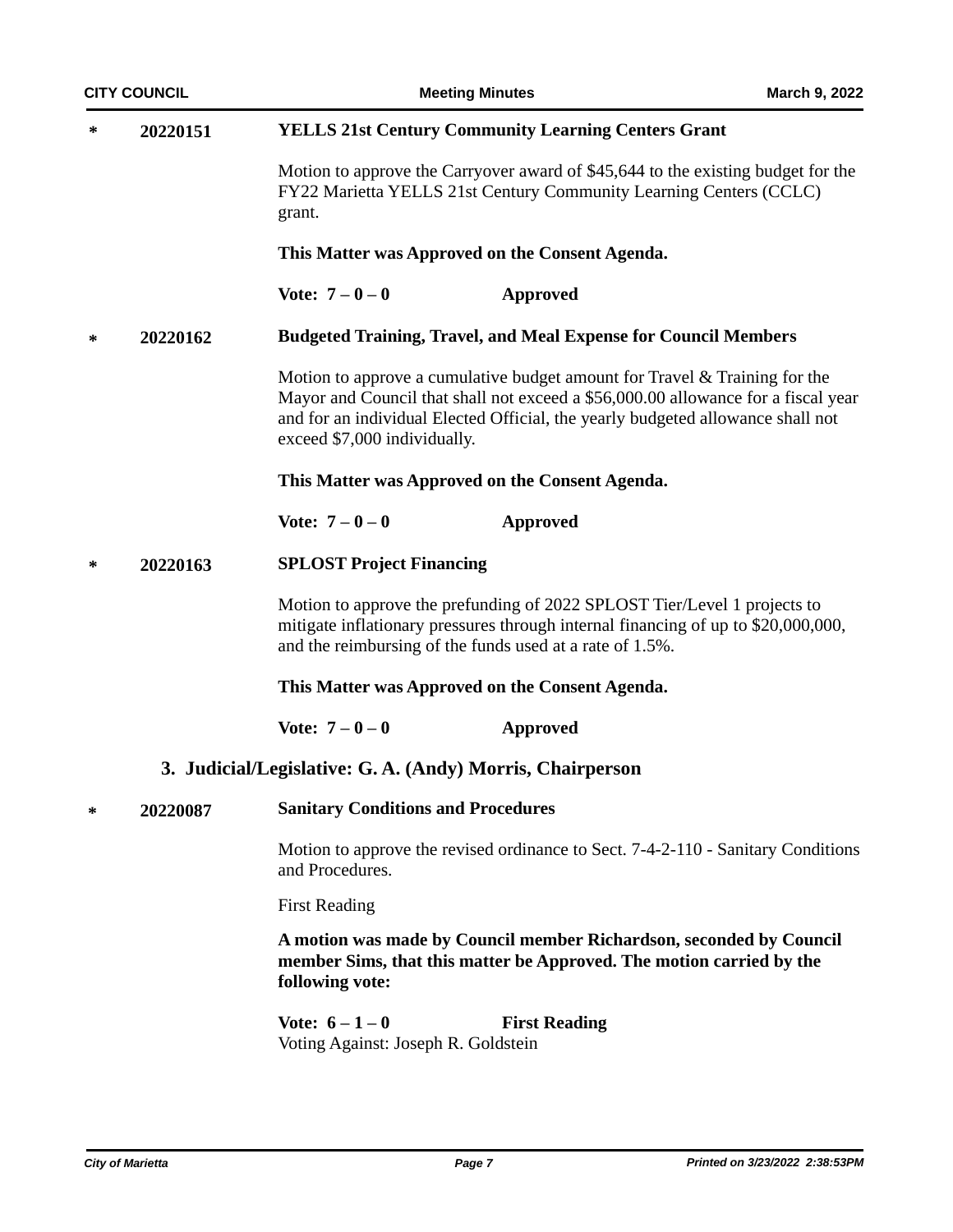| <b>CITY COUNCIL</b> |                         |                                                                                                                                                                                                                                                                                                                                                                                | <b>Meeting Minutes</b>                                                                                                                                                                                             |                                                                     |  |
|---------------------|-------------------------|--------------------------------------------------------------------------------------------------------------------------------------------------------------------------------------------------------------------------------------------------------------------------------------------------------------------------------------------------------------------------------|--------------------------------------------------------------------------------------------------------------------------------------------------------------------------------------------------------------------|---------------------------------------------------------------------|--|
|                     | 20220183                |                                                                                                                                                                                                                                                                                                                                                                                |                                                                                                                                                                                                                    | Zoning Stipulation Change - Z2021-04 Roselane St 343 & 361 Petty Dr |  |
|                     |                         | Motion to approve the request by Prestwick Companies to modify the site plan<br>approved with Z2021-04. This is a modification to the location of the building on<br>the site. All stipulations associated with Z2021-04 will remain in effect.                                                                                                                                |                                                                                                                                                                                                                    |                                                                     |  |
|                     |                         | A motion was made by Council member Morris, seconded by Council<br>member Chalfant, that this matter be Approved. The motion carried by the<br>following vote:                                                                                                                                                                                                                 |                                                                                                                                                                                                                    |                                                                     |  |
|                     |                         | Vote: $7 - 0 - 0$                                                                                                                                                                                                                                                                                                                                                              | <b>Approved</b>                                                                                                                                                                                                    |                                                                     |  |
| ∗                   | 20220184                | <b>Final Plat - Crescent Walk</b>                                                                                                                                                                                                                                                                                                                                              |                                                                                                                                                                                                                    |                                                                     |  |
|                     |                         | Motion to approve the final plat for Crescent Walk (224 & 226 Crescent Circle).                                                                                                                                                                                                                                                                                                |                                                                                                                                                                                                                    |                                                                     |  |
|                     |                         | This Matter was Approved on the Consent Agenda.                                                                                                                                                                                                                                                                                                                                |                                                                                                                                                                                                                    |                                                                     |  |
|                     |                         | Vote: $7 - 0 - 0$                                                                                                                                                                                                                                                                                                                                                              | <b>Approved</b>                                                                                                                                                                                                    |                                                                     |  |
| ∗                   | 20220202                | <b>Repeal of the Clean City Commission Ordinance</b>                                                                                                                                                                                                                                                                                                                           |                                                                                                                                                                                                                    |                                                                     |  |
|                     |                         |                                                                                                                                                                                                                                                                                                                                                                                | Motion to approve an ordinance to repeal Article 1-10-6-060 of the City Code,<br>which established the Clean City Commission and approval of the dissolution of<br>the $501(c)3$ Clean City nonprofit corporation. |                                                                     |  |
|                     |                         | This Matter was Approved on the Consent Agenda.                                                                                                                                                                                                                                                                                                                                |                                                                                                                                                                                                                    |                                                                     |  |
|                     |                         | Vote: $7 - 0 - 0$                                                                                                                                                                                                                                                                                                                                                              | <b>Approved</b>                                                                                                                                                                                                    |                                                                     |  |
|                     |                         | 4. Parks, Recreation and Tourism: Johnny Walker, Chairperson                                                                                                                                                                                                                                                                                                                   |                                                                                                                                                                                                                    |                                                                     |  |
|                     | 20220187                | <b>Summer Camp Grant Funding</b>                                                                                                                                                                                                                                                                                                                                               |                                                                                                                                                                                                                    |                                                                     |  |
|                     |                         | Motion to approve submission of summer camp grant funding from the American<br>Rescue Plan Act for the Building Opportunities for Out-of-School Time<br>(BOOST) Grant Program, established through the Georgia Statewide Afterschool<br>Network (GSAN) and the Georgia Department of Education (GaDOE)<br>administered by the Georgia Parks and Recreation Association (GRPA). |                                                                                                                                                                                                                    |                                                                     |  |
|                     |                         | This Matter was Approved on the Consent Agenda.                                                                                                                                                                                                                                                                                                                                |                                                                                                                                                                                                                    |                                                                     |  |
|                     |                         | Vote: $7 - 0 - 0$                                                                                                                                                                                                                                                                                                                                                              | <b>Approved</b>                                                                                                                                                                                                    |                                                                     |  |
|                     |                         | 5. Personnel/Insurance: Cheryl Richardson, Chairperson                                                                                                                                                                                                                                                                                                                         |                                                                                                                                                                                                                    |                                                                     |  |
|                     | 20210589                | <b>Charter Amendment related to Firefighter and Police Officer Civil Service</b>                                                                                                                                                                                                                                                                                               |                                                                                                                                                                                                                    |                                                                     |  |
|                     |                         |                                                                                                                                                                                                                                                                                                                                                                                | Motion to approve Amendment to the Charter for the City of Marietta Section<br>4.13 entitled "Firefighter and Police Officer Civil Service".                                                                       |                                                                     |  |
|                     | <b>City of Marietta</b> |                                                                                                                                                                                                                                                                                                                                                                                | Page 8                                                                                                                                                                                                             | Printed on 3/23/2022 2:38:53PM                                      |  |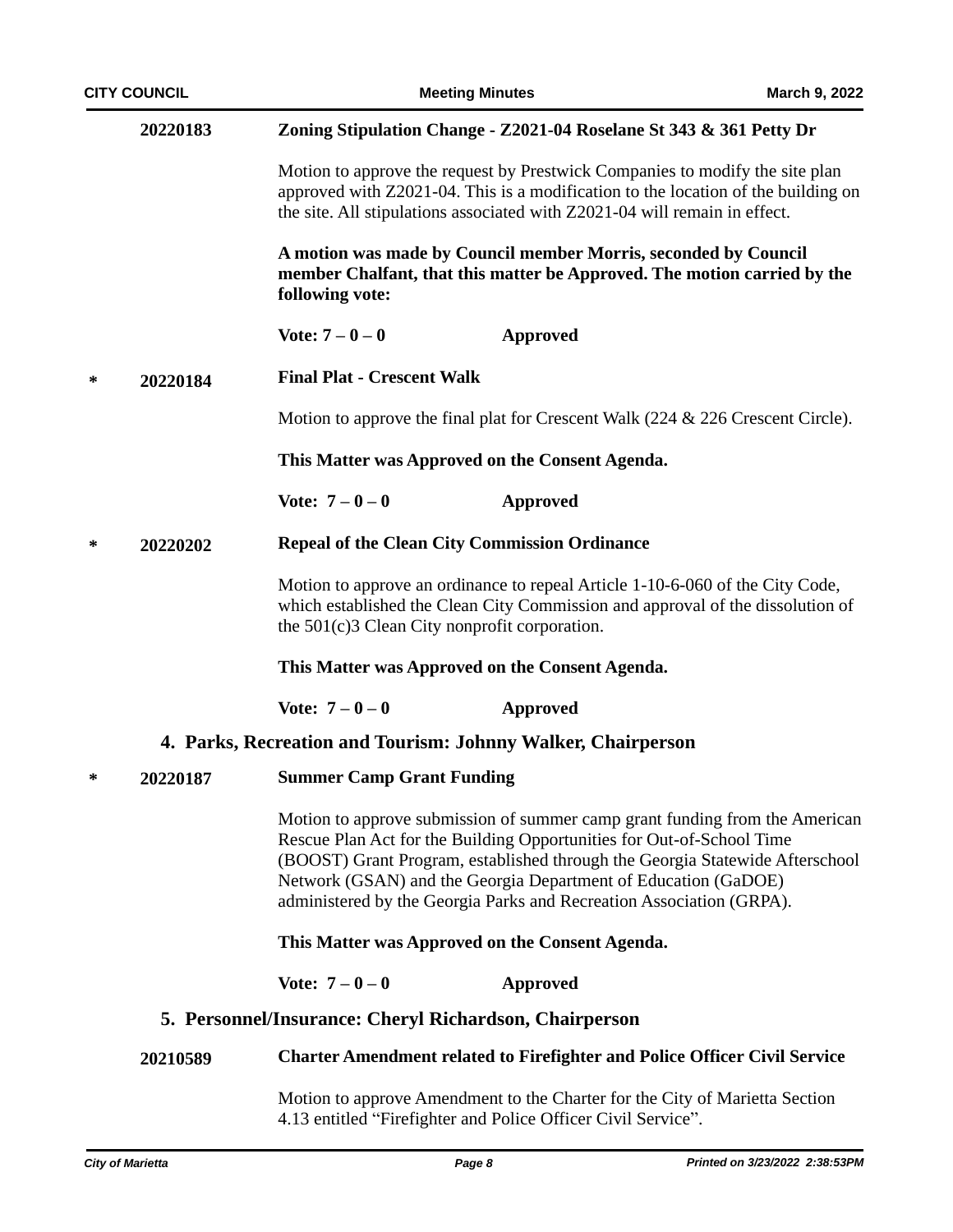First Reading Public Hearing Required

*City Attorney Doug Haynie opened the public hearing and called forward those wishing to speak.*

*Seeing no one wishing to speak, the public hearing was closed.*

**A motion was made by Council member Richardson, seconded by Council member Goldstein, that this matter be Approved. The motion carried by the following vote:**

**Vote: 7 – 0 – 0 First Reading**

#### **\* 20210590 Code Amendment - Civil Service Rules and Regulations**

Motion to approve an ordinance amending Chapter 4-8 of the Municipal Code of Marietta related to Civil Service Rules and Regulations as requested by the Civil Service Board.

First Reading

**This Matter was Approved on the Consent Agenda.**

**Vote:**  $6 - 1 - 0$  **First Reading** Voting Against: Joseph R. Goldstein

#### **\* 20220165 Pension Plan Amendments (Retirement Applications)**

Motion approving an ordinance amending the defined benefit pension plans to clarify that the Pension Board has the authority to act on retirement applications submitted less than 30 days from the applicant's retirement date as forwarded by the Pension Board.

First Reading

**This Matter was Approved on the Consent Agenda.**

**Vote: 7 – 0 – 0 First Reading**

#### **\* 20220166 Pension Plan Amendments (Pension Board)**

Motion approving an ordinance amending Article X in the defined benefit pension plans to allow the police and fire chiefs to select a designee to serve on the board in an ex officio role, update the officers and duties section, and make other administrative updates and formatting changes as forwarded by the Pension Board.

First Reading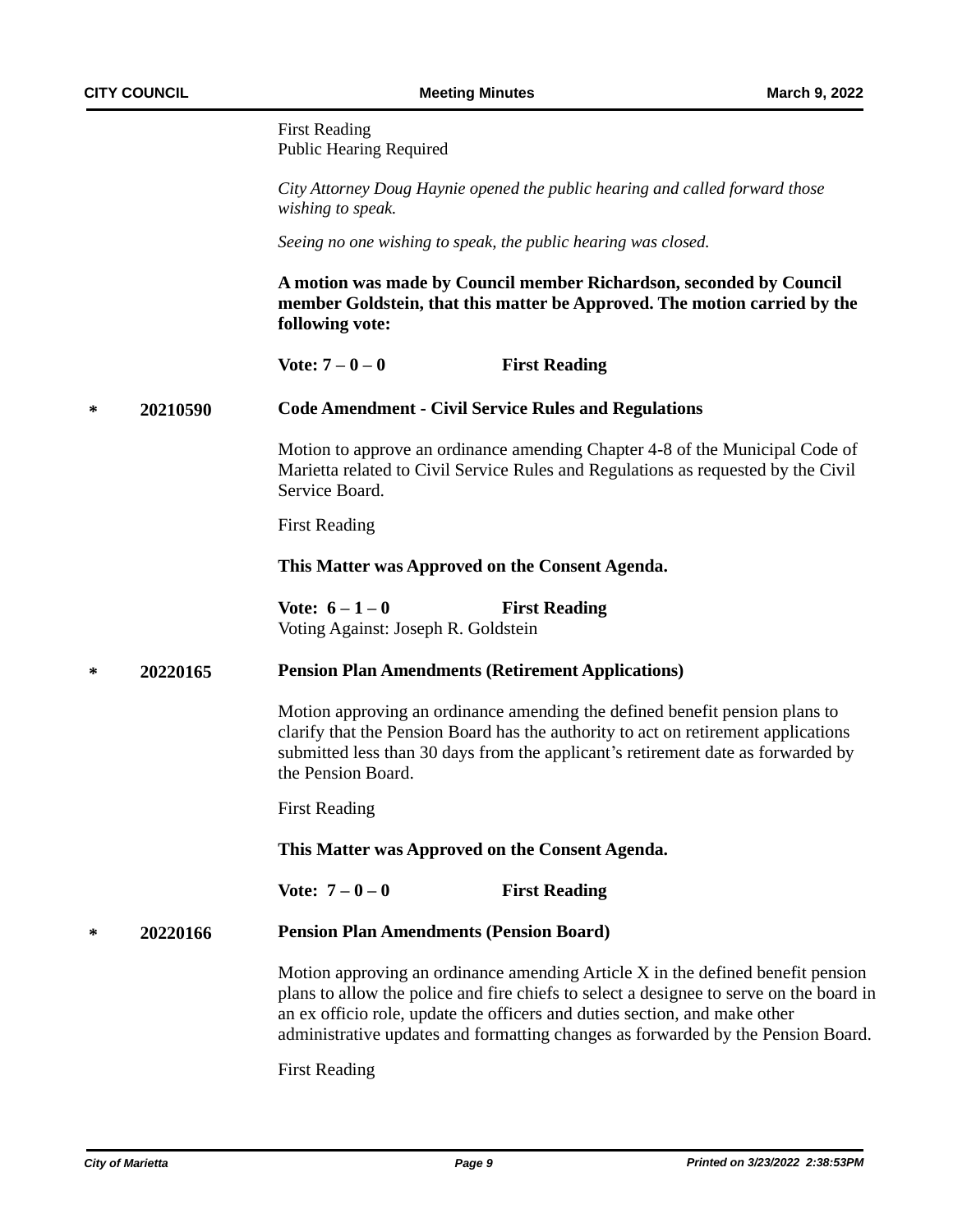#### **This Matter was Approved on the Consent Agenda.**

**Vote:**  $7 - 0 - 0$  **First Reading** 

#### **Defined Benefit Pension Plan Investment Policy Statement \* 20220188**

Motion approving the updated Defined Benefit Pension Plan Investment Policy Statement (IPS) as forwarded by the Pension Board.

#### **This Matter was Approved on the Consent Agenda.**

**Vote: 7 – 0 – 0 Approved**

#### **Supplemental Pension Investment Policy Statement 20220189 \***

Motion approving the Supplemental Pension Investment Policy Statement (IPS) as forwarded by the Pension Board. This update removes Exhibit A, the list of investment options, in favor of indicating the options are found in the quarterly reports.

#### **This Matter was Approved on the Consent Agenda.**

**Vote: 7 – 0 – 0 Approved**

#### **6. Public Safety Committee: M. Carlyle Kent, Chairperson**

#### **7. Public Works Committee: Grif Chalfant, Chairperson**

#### **\* 20220176 Mountain View Road Utilities - 1GW48102N**

Motion authorizing a variance from the Underground Utilities ordinance to allow the installation of fiber to be over lashed on existing fiber and requiring the removal of all duplicate utility poles where AT&T is "next to transfer" along Mountain View Road, Polk Street, and Lindley Avenue for 2,600 feet. This motion does not grant a perpetual variance. AT&T must relocate underground at their expense if other utilities at these locations are moved underground.

*Council Member Goldstein discloses that he and Philip M. Goldstein combined own more than \$10,000 of stock in AT&T. Philip M. Goldstein is the father of Council Member Goldstein.*

#### **This Matter was Approved on the Consent Agenda.**

**Vote: 6 – 0 – 1 Approved** Abstaining: Joseph R. Goldstein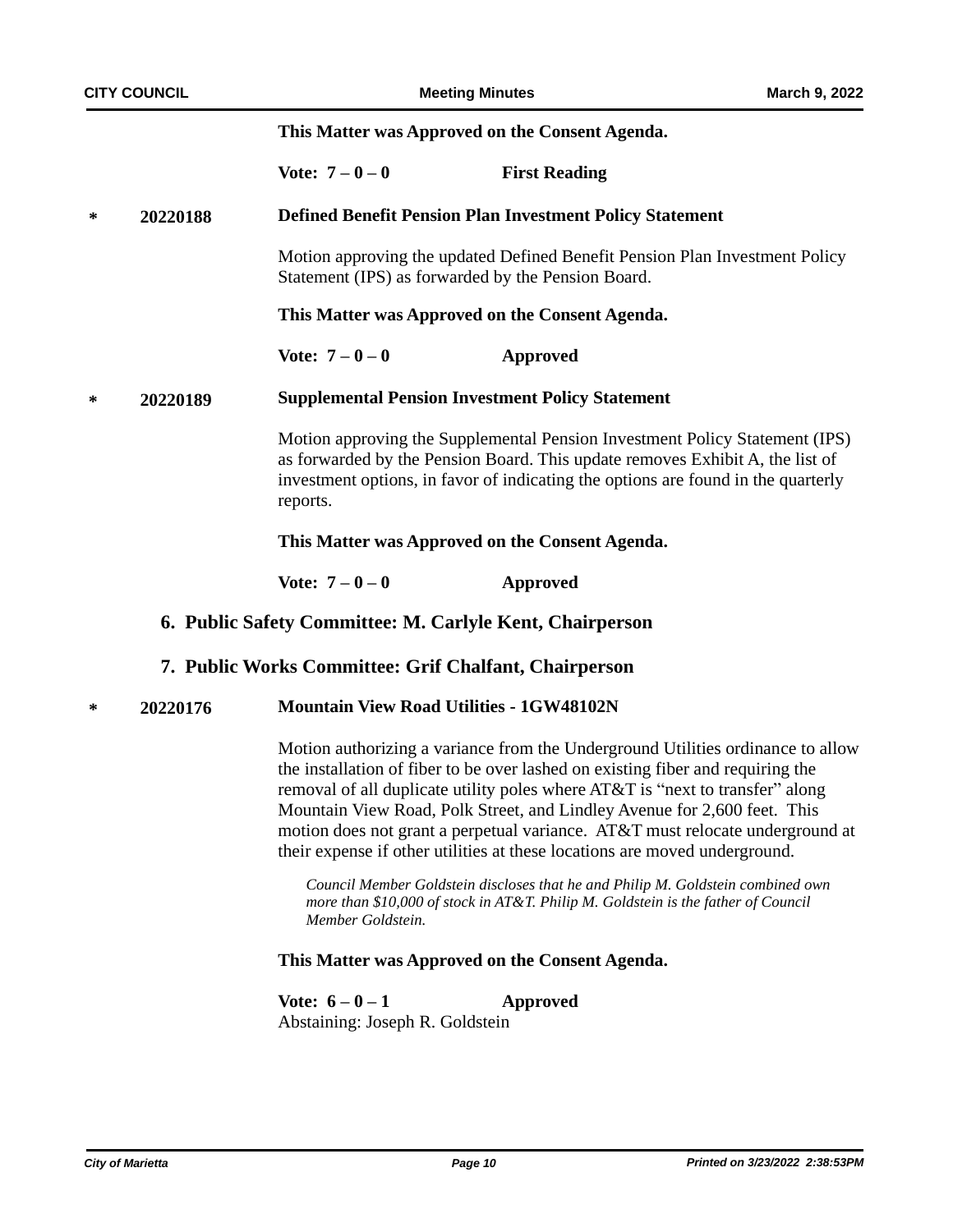#### **Merritt Road Traffic Calming Proposal 20220177**

Motion authorizing Public Works to relocate the School Zone Flashing Beacon, install one (1) Driver Feedback Sign, installation of additional signage, and clearing vegetation to improve line of sight on Merritt Road. The estimated total cost for the proposed project is \$37,000.00 with a \$4,500.00 contribution from the Marietta City Schools.

Public Hearing Required

*City Attorney Doug Haynie opened the public hearing and called forward those wishing to speak.*

*Seeing no one wishing to speak, the public hearing was closed.*

**A motion was made by Council member Sims, seconded by Council member Chalfant, that this matter be Approved. The motion carried by the following vote:**

**Vote: 7 – 0 – 0 Approved**

#### **20220178 Frasier Street Traffic Calming Proposals**

Motion authorizing Public Works to install the traffic calming measures for Frasier Street between South Fairground Road and Alexander Circle. This project will include one (1) speed table, one (1) driver feedback sign, and two (2) enhanced stop signs with LED lighting. The estimated cost for this project is \$14,000.00.

*Mark Rice, Public Works Director, presented the proposed calming measures for Frasier Street between South Fairground Road and Alexander Circle.*

*City Attorney Doug Haynie opened the public hearing and called forward those wishing to speak.*

*Those speaking regarding this matter include: Allen and Karen, who leaves at the corner of Frasier Street and Manget Street Becca Lewis, who leaves on Easy Pines Way Clark and Kathy Spell, who leaves on Golden Banner Avenue Richard Smith, who leaves on Frasier Street Robbie Huck, who leaves on Summit Avenue*

*Seeing no one else wishing to speak, the public hearing was closed.*

*A motion was made by Council member Richardson, seconded by Council member Goldstein, authorizing Public Works to install the traffic calming measures for Frasier Street between South Fairground Road and Alexander Circle. This project will include one (1) speed table and one (1) driver feedback sign. The estimated cost for this project is \$14,000.00.*

#### **The motion carried by the following vote:**

**Vote: 7 – 0 – 0 Approved as Amended**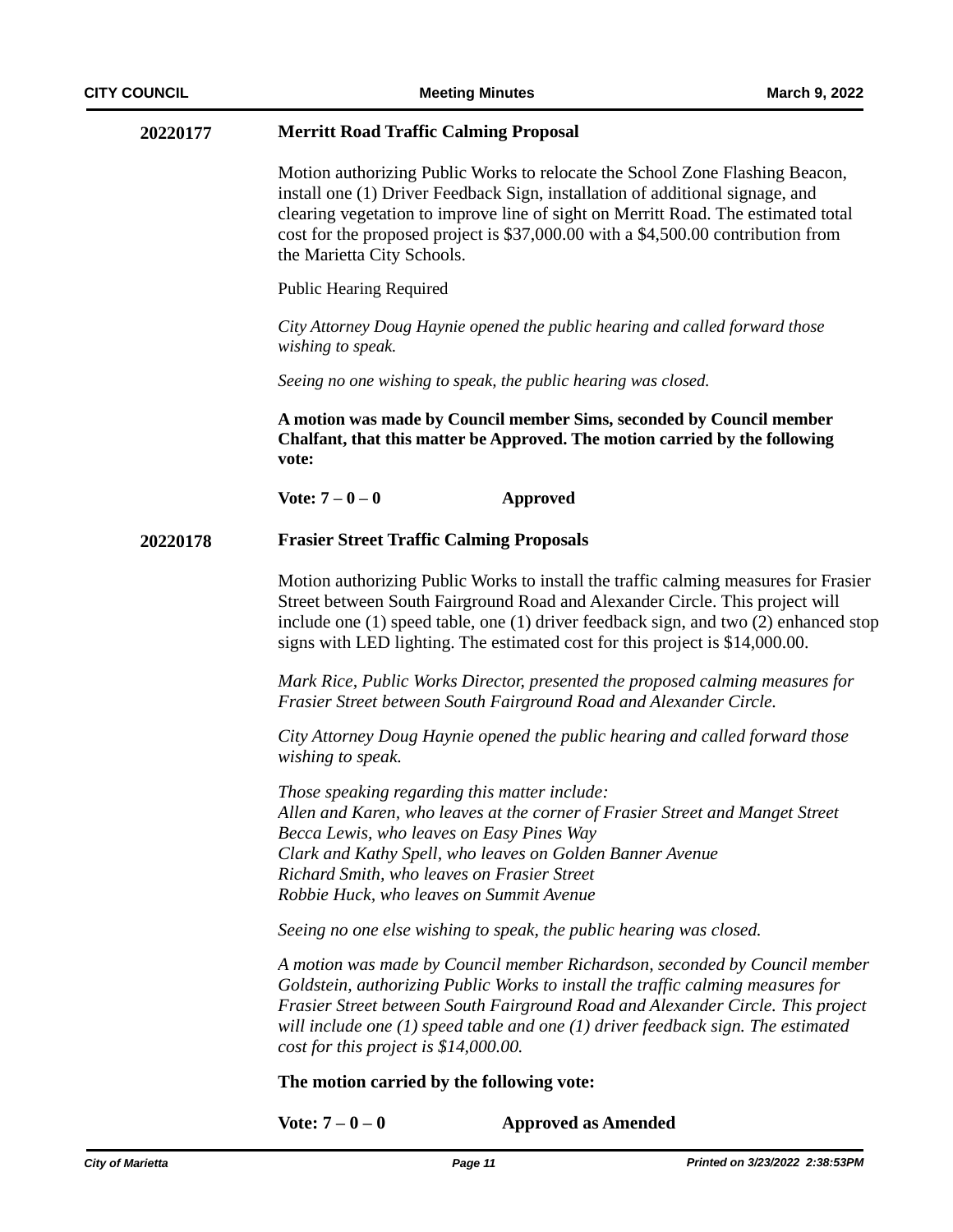| <b>CITY COUNCIL</b> |                                                  | <b>Meeting Minutes</b>                                                                                                                                                            |                                                                                                                                                                 | March 9, 2022 |  |
|---------------------|--------------------------------------------------|-----------------------------------------------------------------------------------------------------------------------------------------------------------------------------------|-----------------------------------------------------------------------------------------------------------------------------------------------------------------|---------------|--|
| ∗                   | 20220179                                         | <b>Brookwood Drive Speed Study</b>                                                                                                                                                |                                                                                                                                                                 |               |  |
|                     |                                                  | Motion authorizing Public Works to conduct the speed study of Brookwood<br>Drive from Whitlock Avenue to Kirkpatrick Drive to determine if traffic calming<br>devices are needed. |                                                                                                                                                                 |               |  |
|                     |                                                  |                                                                                                                                                                                   | This Matter was Approved on the Consent Agenda.                                                                                                                 |               |  |
|                     |                                                  | Vote: $7 - 0 - 0$                                                                                                                                                                 | <b>Approved</b>                                                                                                                                                 |               |  |
| ∗                   | <b>Howard Street Speed Study</b><br>20220180     |                                                                                                                                                                                   |                                                                                                                                                                 |               |  |
|                     |                                                  | are needed.                                                                                                                                                                       | Motion authorizing Public Works to conduct the speed study of Howard Street<br>from Washington Avenue to Toliver Street to determine if traffic calming devices |               |  |
|                     |                                                  | This Matter was Approved on the Consent Agenda.                                                                                                                                   |                                                                                                                                                                 |               |  |
|                     |                                                  | Vote: $7 - 0 - 0$                                                                                                                                                                 | <b>Approved</b>                                                                                                                                                 |               |  |
| ∗                   | <b>Montgomery Street Speed Study</b><br>20220181 |                                                                                                                                                                                   |                                                                                                                                                                 |               |  |
|                     |                                                  | devices are needed.                                                                                                                                                               | Motion authorizing Public Works to conduct the speed study of Montgomery<br>Street from Cherokee Street to Wellons Avenue to determine if traffic calming       |               |  |
|                     |                                                  | This Matter was Approved on the Consent Agenda.                                                                                                                                   |                                                                                                                                                                 |               |  |
|                     |                                                  | Vote: $7 - 0 - 0$                                                                                                                                                                 | Approved                                                                                                                                                        |               |  |
|                     | 20220233                                         |                                                                                                                                                                                   | <b>Ordinance Amendment Related to Chapter 8-12-16 - Solicitation</b>                                                                                            |               |  |
|                     |                                                  | Motion to amend Chapter 8-12-16 entitled "Solicitation" of the Code of<br>Ordinances of the City of Marietta by adopting new Sections 8-12-16-010, et seq.                        |                                                                                                                                                                 |               |  |
|                     |                                                  | <b>First Reading</b><br><b>Public Hearing</b>                                                                                                                                     |                                                                                                                                                                 |               |  |
|                     |                                                  | wishing to speak.                                                                                                                                                                 | City Attorney Doug Haynie opened the public hearing and called forward those                                                                                    |               |  |
|                     |                                                  | Seeing no one wishing to speak, the public hearing was closed.                                                                                                                    |                                                                                                                                                                 |               |  |
|                     |                                                  | A motion was made by Council member Chalfant, seconded by Council<br>member Richardson, that this matter be Approved. The motion carried by<br>the following vote:                |                                                                                                                                                                 |               |  |
|                     |                                                  | Vote: $7 - 0 - 0$                                                                                                                                                                 | <b>First Reading</b>                                                                                                                                            |               |  |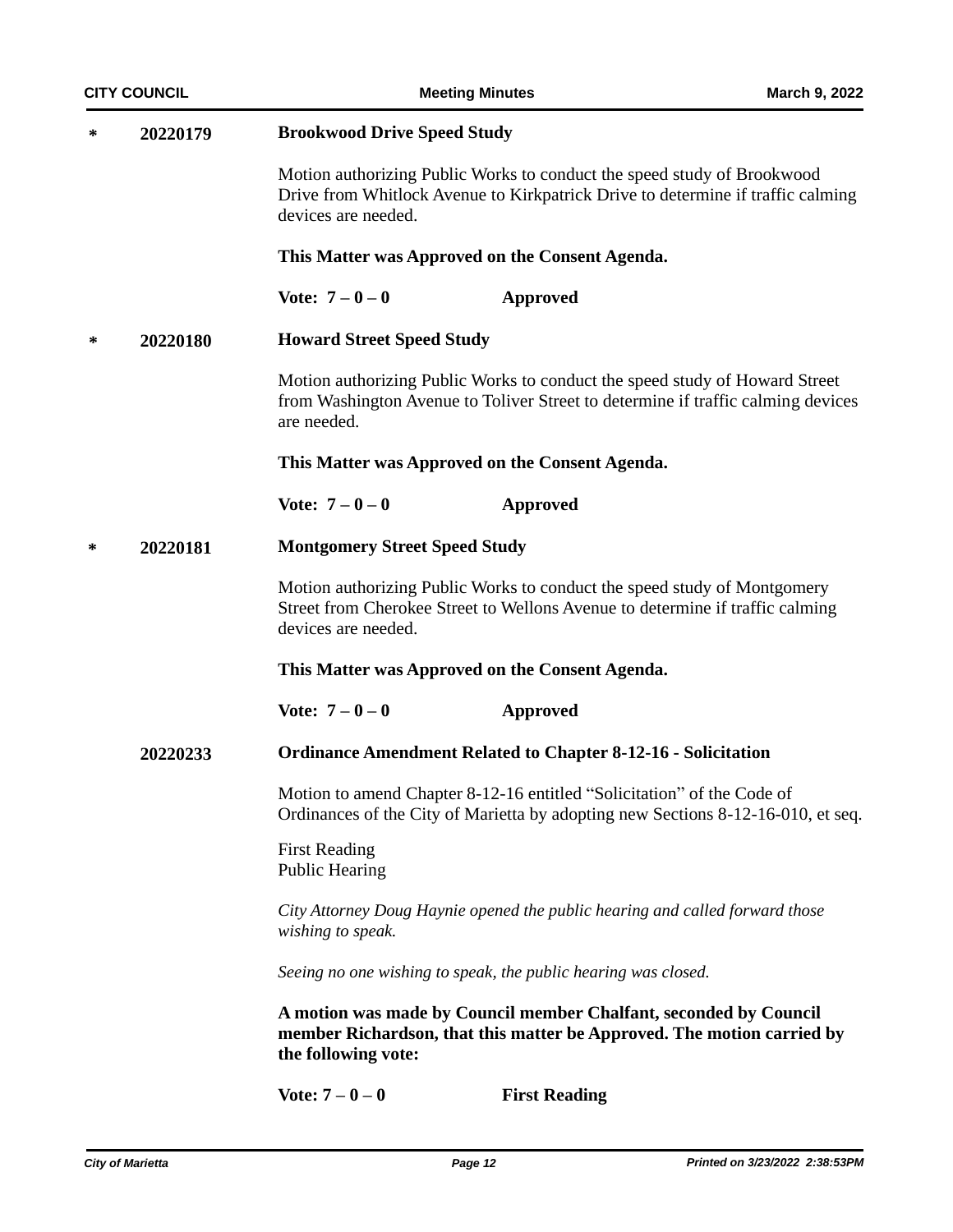#### **OTHER BUSINESS:**

#### **HB844, HB1093 & SB494 Resolution 20220265**

Motion to approve a resolution opposing HB844, HB1093 & SB494 which would unconstitutionally limit a City's authority to make housing, land use and zoning decisions within a local government's geographical boundaries.

**A motion was made by Council member Goldstein, seconded by Council member Chalfant, that this matter be Approved. The motion carried by the following vote:**

**Vote: 7 – 0 – 0 Approved**

#### **\* 20220266 Housing Standards Resolution**

Motion to adopt a resolution supporting locally established building design standards for residential dwellings.

**This Matter was Approved on the Consent Agenda.**

**Vote: 7 – 0 – 0 Approved**

#### **\* 20220271 1048 Franklin Gateway**

Motion to authorize the acquisition of property owned by Franklin Road, LLC on behalf of the City of Marietta by means of eminent domain. A description of the interest to be acquired is attached hereto and incorporated herein by reference, including the legal description of the property and a survey of such property. The city attorney is hereby authorized and directed to take any and all action necessary to acquire such property by virtue of eminent domain, including the right to file any appeals in such case. The Order Authorizing Condemnation attached is incorporated herein by reference. City staff and the City Attorney are authorized to conduct a voluntary purchase if that becomes feasible.

**This Matter was Approved on the Consent Agenda.**

**Vote: 7 – 0 – 0 Approved**

#### **191 Mountain View Road \* 20220272**

Motion to authorize the acquisition of property owned by Mark W. Taylor & Nghia V. Nguyen on behalf of the City of Marietta by means of eminent domain. A description of the interest to be acquired is attached hereto and incorporated herein by reference, including the legal description of the property and a survey of such property. The city attorney is hereby authorized and directed to take any and all action necessary to acquire such property by virtue of eminent domain, including the right to file any appeals in such case.